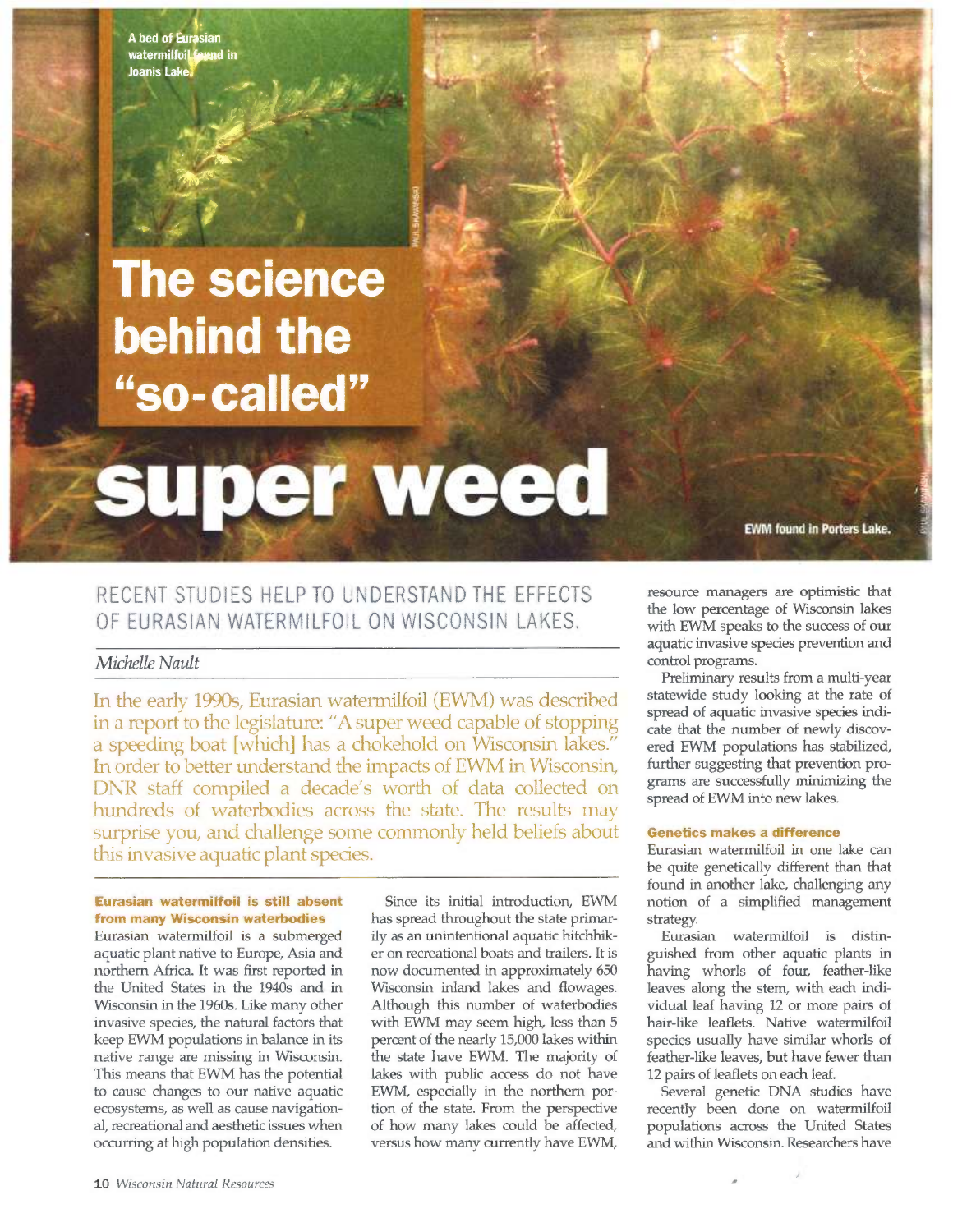found that what we commonly refer to as "Eurasian watermilfoil," is actually a diverse and highly complex group of plants with unique genetic lineages. To add to this complexity, the nonnative Eurasian waternulfoil can cross-pollinate and hybridize with native northern watermilfoil, creating a viable hybrid watermilfoil which tends to have similar characteristics between the two species.

Even lakes in close proximity to one another may have unique genetic strains of watermilfoil. While there is still a lot to learn about hybrid watermilfoils, preliminary studies indicate that certain hybrid strains may grow more aggressively and can be more resistant to commonly used herbicides.

To date, 144 waterbodies in Wisconsin have been genetically confirmed to have some lineage of hybrid watermilfoil present, with the majority of confirmations reported from the southern and eastern portion of the state. Further research is ongoing to better understand the ecology as well as management responses of this diverse array of nonnative watermilfoil genetic lineages.

#### Abundance varies

In lakes with Eurasian waternlilfoil, the abundance of the plant varies from year to year and from lake to lake.

Although EWM was first discovered in Wisconsin in the 1960s, only recently has long-term quantitative data been collected and analyzed on how this species behaves under different environmental conditions and management scenarios. In order to better understand how the abundance of EWM in a lake changes over time, researchers spent the past decade monitoring a dozen Wisconsin lakes where EWM was not being actively managed on an annual basis. This research is part of a lazger project looking at the effects of management strategies and time since initial discovery of EWM.

Researchers collected aquatic plant frequency data utilizing a standazd point-intercept grid sampling methodology which allows data collected across <sup>a</sup> variety of lakes and over time to be compared. They found that following introduction of EWM, expansion of the species was variable and unpredictable. In some cases EWM expanded rapidly within the first few years after being introduced, but this was not always the case.

There were several lakes where even in the absence of any active management, EWM remained at constant low levels over the entire 10-yeaz study period. Other study lakes exhibited initial increases in percent of EWM frequency during the first few years after introduction, but then showed a natural decline over time. Still others reached a stable equilibrium population, with moderate year-to-year variation observed over the study period.

Even though EWM can exist at low or high levels in certain lakes for many years, annual environmental conditions and random disruptive events (such as floods or sudden nutrient pulses) may cause EWM frequencies to increase or decrease.

#### Many populations remain low

Of the lakes with Eurasian watermilfoil, the majority currently have populations at low frequencies, with relatively few lakes exhibiting very dense EWM growth.

Historically, once EWM was first reported in a waterbody, many lake users perceived the waterbody as "infested" or "diseased" and were fearful that the invasive plant would quickly "kill" the lake or make it unusable.

To look at the current frequency of EWM in waterbodies across the state, researchers compiled the most recent aquatic plant point-intercept data on <sup>397</sup> lakes and flowages with EWM populations. Analysis of this data found that the majority of lakes surveyed had very low frequencies (less than 10 percent) of EWM observed in the littoral zone (area of the lake where there is enough light for plants to grow).

This low frequency is below the level where most lake users would consider the plant to be a "nuisance." Further examination of lakes with very low frequencies revealed that many of these waterbodies were being regulazly monitored and following aquatic plant management plans to guide management actions and keep EWM populations low and from spreading to other areas of the lake.

However, other lakes observed with very low EWM populations had not undergone any active management at all, providing evidence that in certain lakes there may be environmental conditions that limit EWM's ability to spread.

In contrast, relarively few lakes had EWM observed as a dominant plant species, which could likely cause recreational and ecological impairments. Examination of lakes with high EWM frequencies revealed that while some of these lakes were not being actively managed, there were other lakes that were, indicating that whatever management techniques currently used on those particular lakes are likely ineffective at reducing EWM populations over the long term, and altemative management strategies should be explored.

In general, higher EWM populations tended to occur on reservoirs and flowages versus natural lakes, lakes in the south versus the north, and in lakes where EWM had been established longer versus newly established populations in lakes. This statewide data analysis illustrates that while EWM can undoubtedly become a dominant species capable of causing recrearional and aesthetic nuisances in certain lakes, more often than not it does not exhibit these tendencies. Interestingly, this trend of nonnative species being "rarely common and commonly rare" has also been documented across many other invasive species, many for which control is not attempted.

#### Eradication may be unrealistic

Unfortunately once EWM is introduced into a waterbody, complete eradication of the species is very often an unrealistic management goal. However, preliminary evidence indicates that early detection of an invasion greatly reduces the amount of time and effort spent on control over the long run.

Prior to implementing any management strategy, it is important to develop a lake-specific aquatic plant management plan that carefully considers all the various management options and tools available. In addition to quantifying the potential risk that EWM may pose to the waterbody, a good management plan will also gauge stakeholder support for the various control methods available.

It is important to identify a feasible management goal, such as a measurable percent reduction of EWM over time in order to achieve a low lakewide abundance no longer requiring intensive management actions. Reasonable management goals should be set after careful consideration of the most recent available science, as well as the costs and benefits of all available management options.

Successful management of EWM often requires along-term commitrnent of both time and resources, and even the best designed and well-executed manage ment plan will require follow-up monitoring to assess progress toward goals, as well as possible additional management actions.